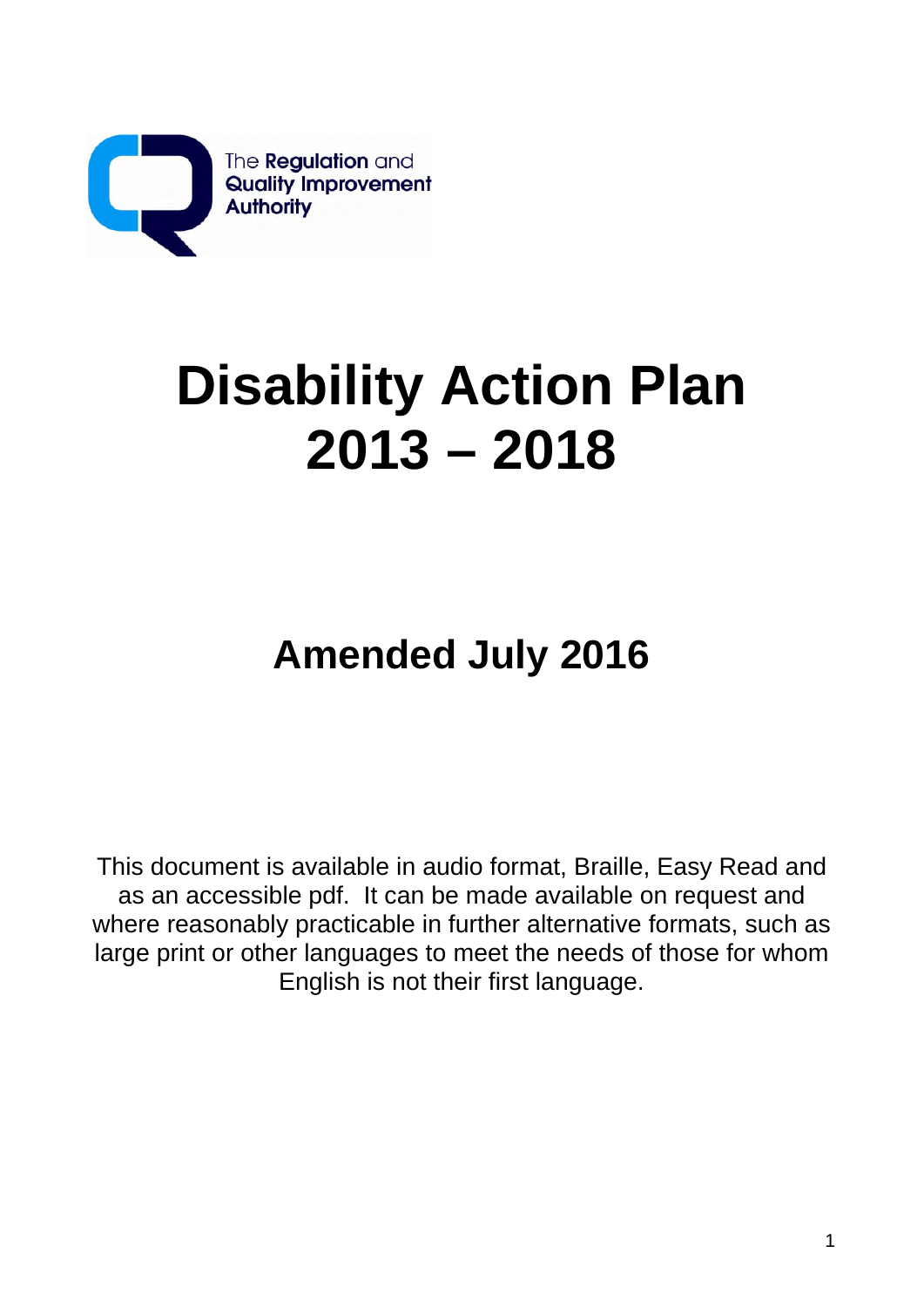| <b>Contents</b>                        | Page           |
|----------------------------------------|----------------|
| Introduction                           | 3              |
| Who is included in our plan?           | 4              |
| How we developed this plan             | $\overline{4}$ |
| What we do                             | $\overline{4}$ |
| How people can be involved in our work | 5              |
| What have we done up to now            | 5              |
| What are we going to do                | 6              |
| <b>Action Plan</b>                     | $7 - 14$       |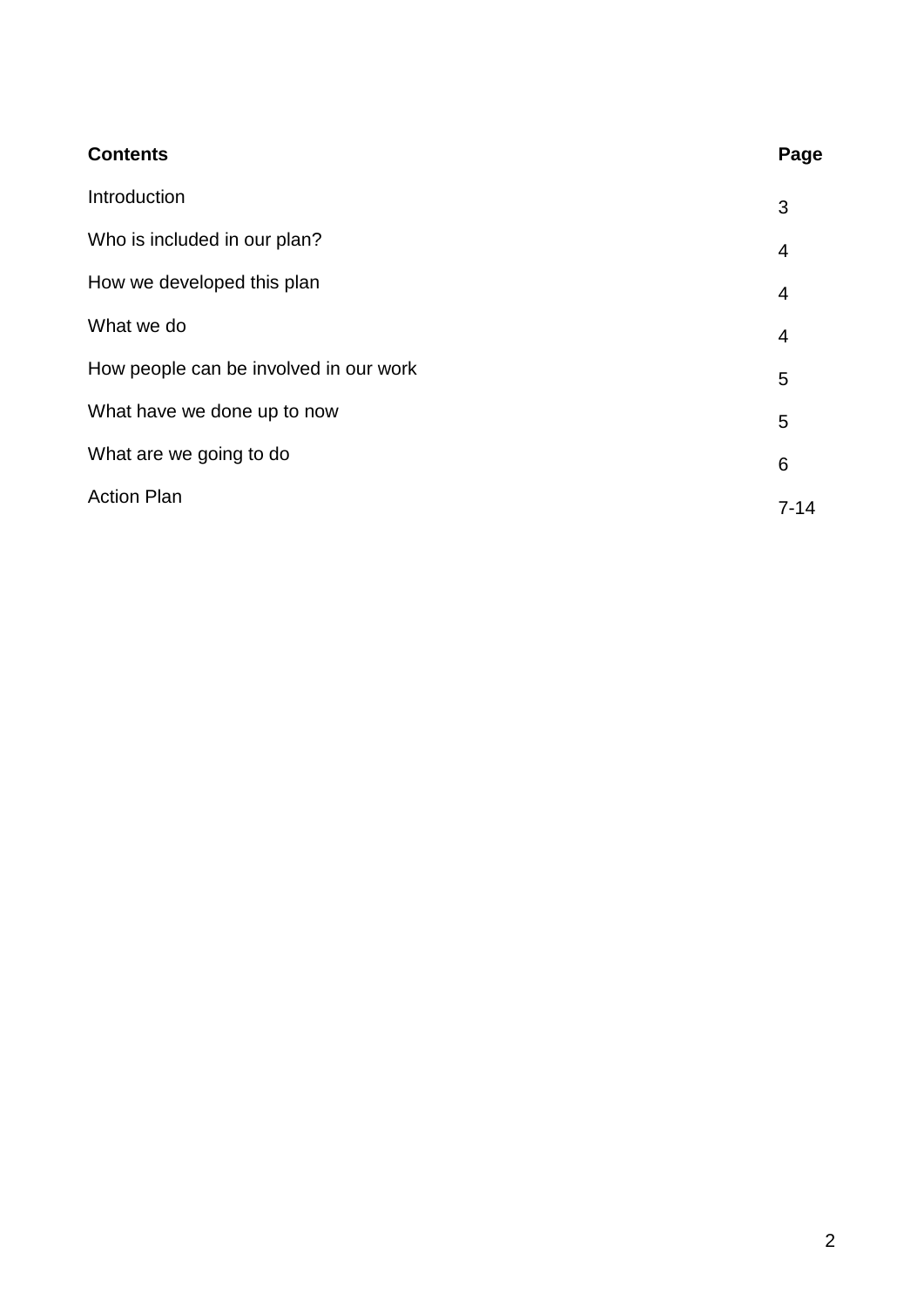## **Introduction**

The RQIA has to follow the law which says that in our work we have to

- promote positive attitudes towards disabled people; and
- encourage participation by disabled people in public life.

The law also says that we have to develop a disability action plan. We have to send this plan to the Equality Commission. The plan needs to say what we will do in our work to make things better for people with disabilities.

As Dr Alan Lennon and Olive MacLeod - Chairman & Chief Executive of RQIA, we want to make sure we do this in a way that makes a difference to people with a disability. We will put in place what is necessary to do so. This includes people, time and money. Where it is right to do so, we will include actions from this plan in the yearly plans we develop for the organisation as a whole. These are called 'corporate' or 'business' plans.

We will also put everything in place in the organisation to make sure that we do what we have to under the law. This includes making one person responsible overall for making sure we do what we say we are going to do in our plan.

We will make sure we let our staff know of what is in our plan. We will also train our staff and help them understand what they need to do.

The person in our organisation who is responsible for making sure that we do what we have promised to do is Maurice Atkinson:

When you have any questions you can contact Maurice Atkinson at:

**Name:** Maurice Atkinson **Address:** RQIA, 5th Floor, Riverside Tower, 5 Lanyon Place, Belfast, BT1 3BT **Telephone number:** 028 9051 7500 prefix with 18001 for Text Relay **Fax number:** 028 9051 7501 **Email:** Maurice.atkinson@rgia.org.uk

Every year we will write up what we have done of those actions we said we would take. We will send this report to the Equality Commission. We will also publish this report on our website: www.rqia.org.uk.

After five years we will look at our plan again to see how we have done. We will also see what else we could do.

Whenever we develop or look at our plan we will invite people who have a disability to help us.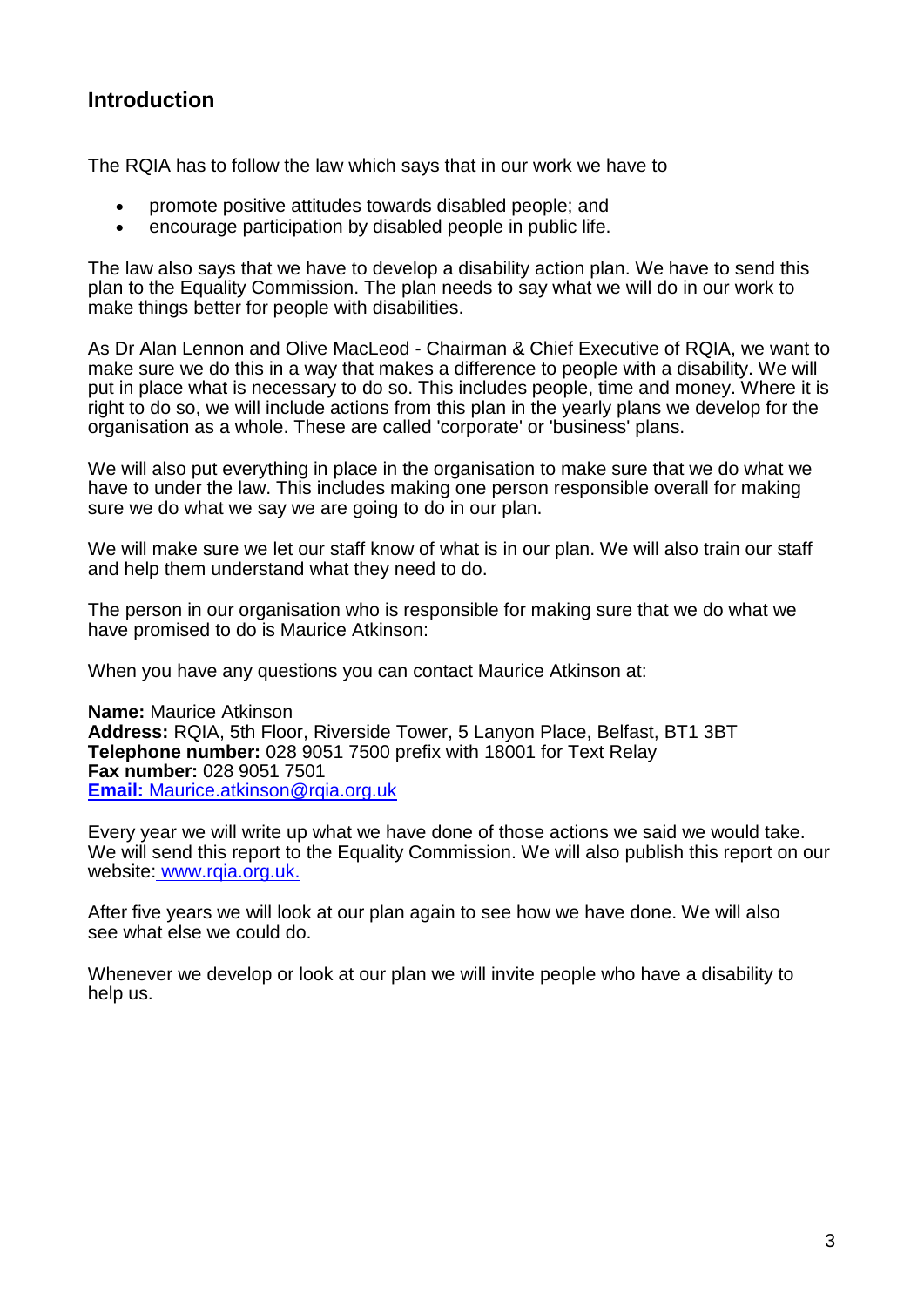## **Who is included in our plan?**

Our plan relates to the following key areas:

- Physical disabilities
- Sensory disabilities
- Learning disabilities
- Mental health disabilities
- Other hidden disabilities.

It also covers people who are included in more than one of these areas. We have other equality laws that require us to promote equality of opportunity across a number of diverse categories. In our plans we need to also think about other factors such as caring responsibilities, age, gender, sexual orientation, ethnicity and marital status.

## **How we developed this plan**

In starting off to develop this plan, we looked at what we did under our first plan.

We then read up on what the Equality Commission said would be good to do. This was after they had looked at what other organisations have done.

All this helped us think about what else we could do to make a difference for people who have a disability.

We then invited disability groups to a meeting to find out what they thought about our ideas. We also asked them whether there was anything else we could do.

We thought it was important to involve people who have a disability in developing our plan. So we invited disability groups to a meeting to find out what they thought about our ideas. We also asked them whether there was anything else we could do.

#### **What we do**

The RQIA is part of health and social care in Northern Ireland.

The Regulation and Quality Improvement Authority (RQIA) is the independent body responsible for monitoring and inspecting the availability and quality of health and social care services in Northern Ireland, and encouraging improvements in the quality of those services.

We do things like:

- Register and inspect a range of health and social care services in both statutory and independent sectors.
- Through our inspections, encourage improvements in how services are delivered.
- Deliver a programme of scrutiny and review in services provided to people with a mental illness or a learning disability.
- Via the Ionising Radiation (Medical Exposure) Regulations (Northern Ireland) 2000 we monitor, inspect and enforce these regulations to protect people against dangers of ionising radiation in relation to medical exposure.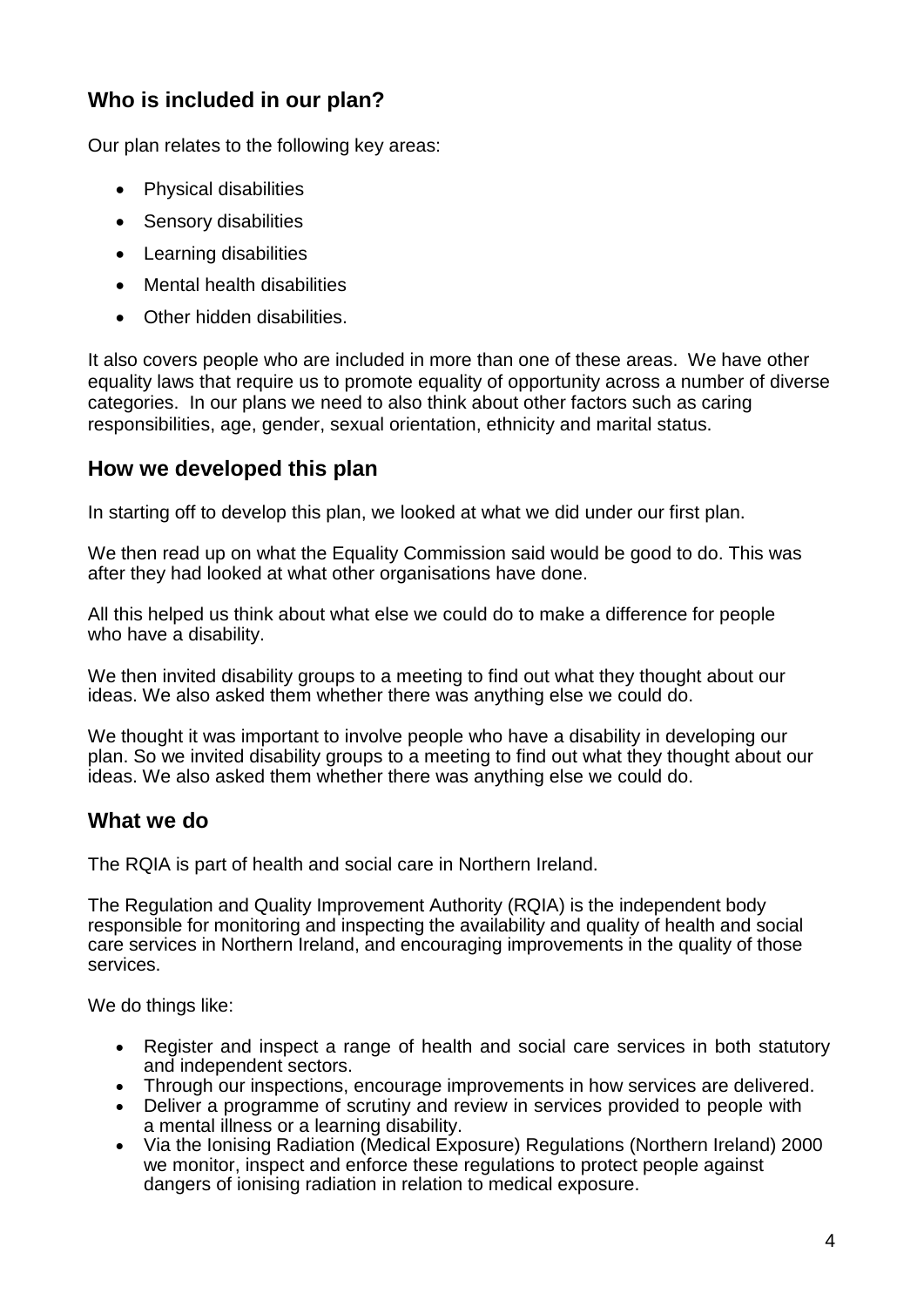- Assure the quality of health and social care through a programme of reviews and hygiene inspections
- Listening to service users and acting on these views
- We also employ staff and manage our budgets to effectively conduct our duties.

#### **Registration and Inspection:**

- Register services
- Inspect services in statutory and independent sectors
- Encourage improvement in the access and delivery of services

#### **Mental Health and Learning Disability:**

- Oversee the scrutiny and review of Mental Health and Learning Disability services delivered in the province.
- Provide safeguards for users of these services.

#### **IR(ME)R:**

• Conduct a programme of inspections to ensure compliance with legislative requirements.

#### **Reviews:**

- Conduct hygiene inspections, and assure quality of health and encourage improvement in this area
- Carry out RQIA's review programme and commissioned reviews into a range of health and social care issues, assuring the quality of services and making recommendations for improvement.

#### **Public Participation:**

• Responding to existing and emerging issues within health and social care (HSC) through listening to and acting on the views and opinions of the public.

#### **Corporate Services:**

• Supporting the business of RQIA.

#### **How people can be involved in our work**

There are a number of ways in which people can be involved in the work of the RQIA, including:

- Applying to be a lay assessor
- Engagement and involvement in RQIA inspections and Reviews in Health and Social Care Services.

#### **What we have done up to now**

This is what we have done already to promote positive attitudes towards disabled people and encourage the participation of disabled people in public life.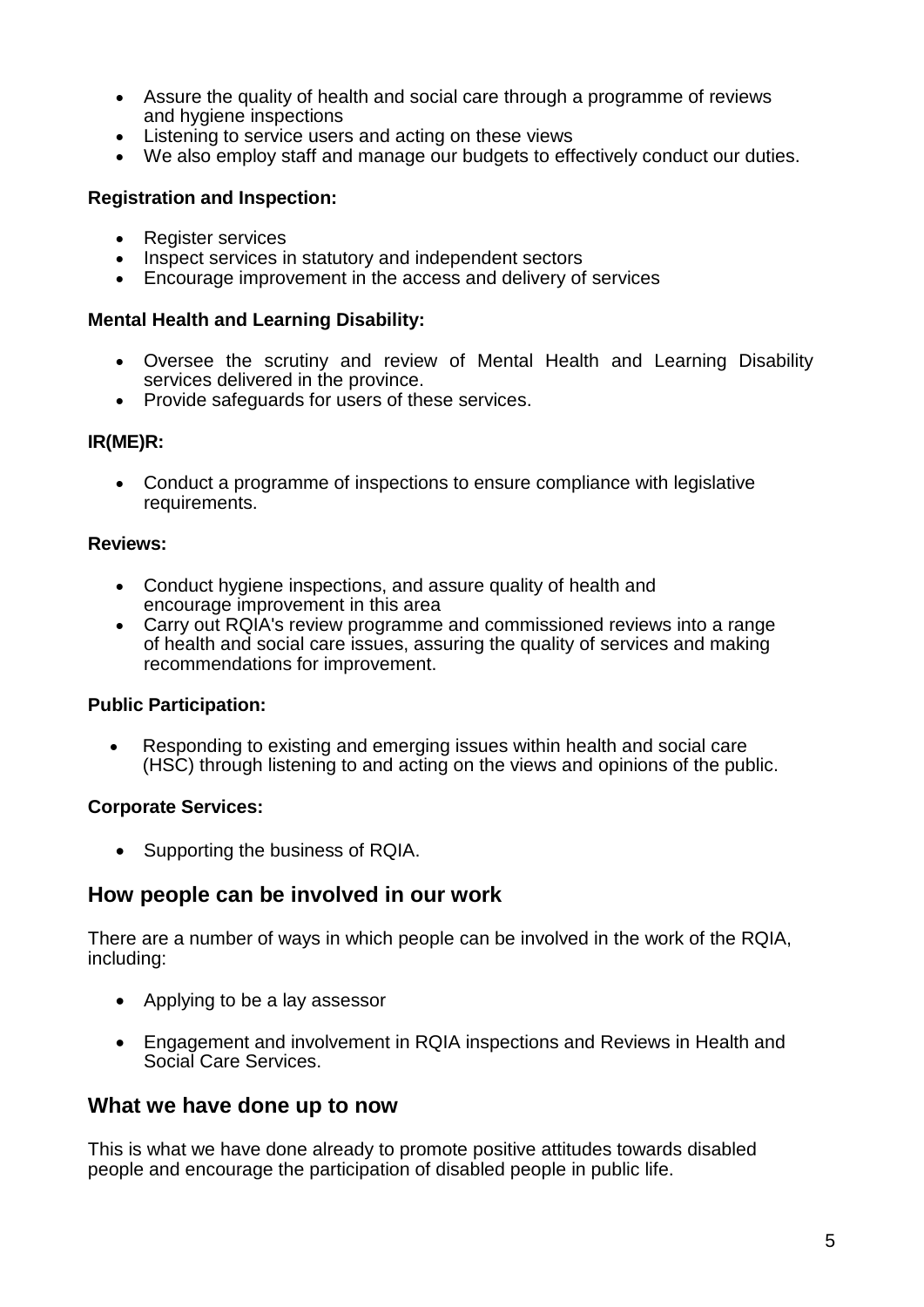#### **Promoting positive attitudes towards disabled people.**

- Our Equality and Human Resource Services are provided, under a Service Level Agreement, by the Business Services Organisation (BSO) and we link closely with these partners to ensure we meet best practice at all times. We are a member of the HSC Equality, Human Rights and Diversity Forum, working with our colleagues to promote positive attitudes towards disabled people.
- All staff are required to complete the HSC Discovering Diversity e-learning training programme, which includes a module on Disability Awareness aimed at raising awareness of disability issues and promoting a more positive attitude towards people with a disability.
- We have provided written information to staff aimed at providing them with a basic understanding of disability issues and highlighting models of good practice when meeting and working with people with a disability.
- All draft policies and procedures are screened for compliance with our equality and disability duties before being finalised and issued to staff for implementation within the organisation. Those responsible for screening are provided with training by the BSO Equality Unit.
- Everyone participating in an interview panel has received regular recruitment and selection training, which covers equality, disability and diversity aspects relating to the employment of staff.
- We also offer to make our documents available on request and where reasonably practicable in an alternative format, Easy Read, Braille, audio formats (CD, mp3 or DAISY), large print or minority languages to meet the needs of those for whom English is not their first language.

#### **Encourage the participation of disabled people in public life.**

- We have appointed a number of lay assessors; the recruitment was targeted towards people with learning disabilities, to ensure their expert input to the inspection process.
- We have involved disabled people in inspections and reviews of Health and Social Care Services to obtain their feedback and better inform our recommendations for improvement.

#### **What we are going to do**

In the table below we list all the actions that we will do. We also say when we will do them.

#### **Signed by:**

**Dr Alan Lennon Olive MacLeod**

## **RQIA Chair RQIA Chief Executive**

May 2015 July 2016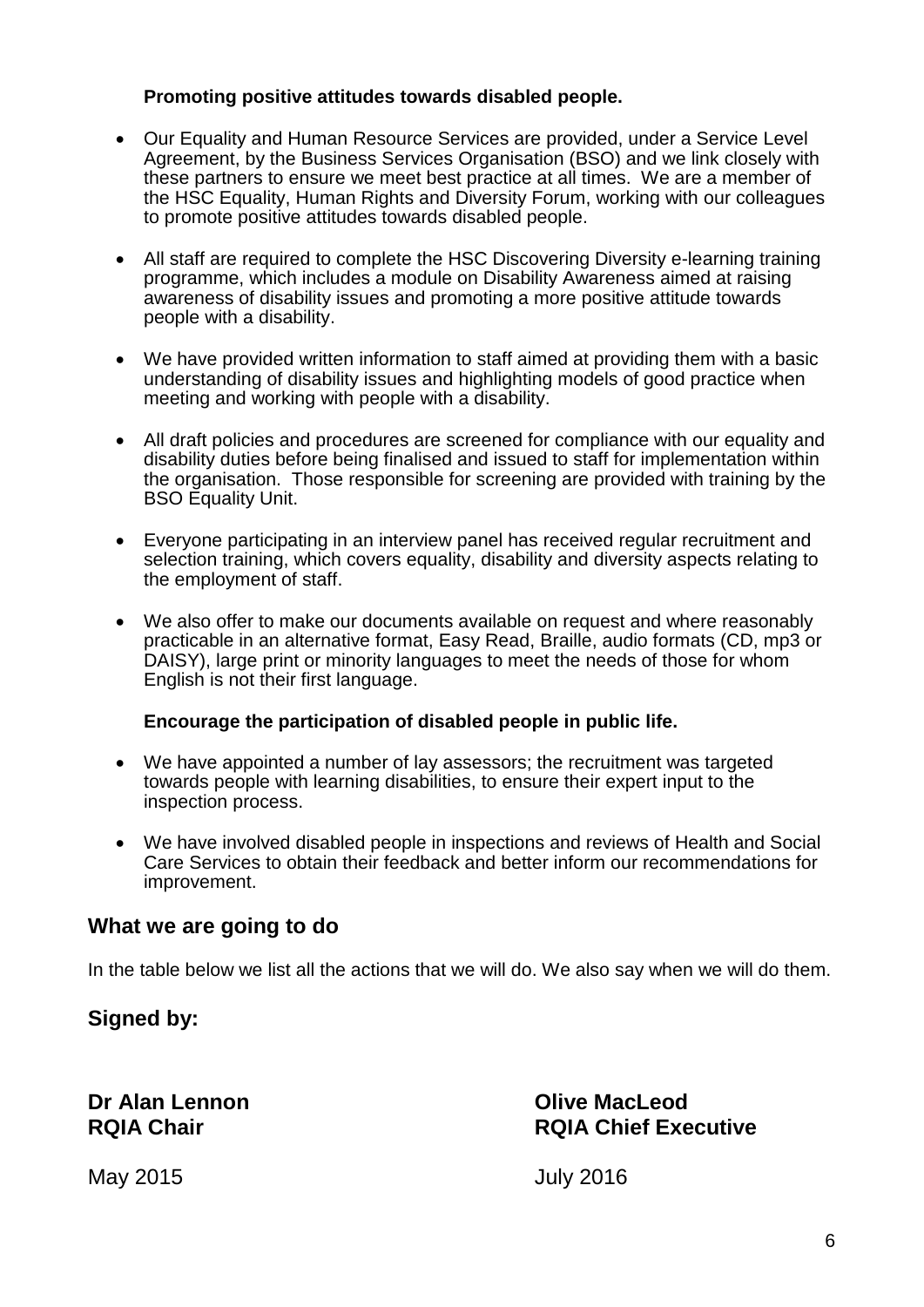## **What we will do to promote positive attitudes towards disabled people and encourage the participation of disabled people in public life**

## **(1) Communication**

| <b>Action Measure</b>                                                                                                                                                                                                                                                                                                                                             | llIntended<br><b>Outcome</b>                              | <b>  Performance Indicator</b><br>∥and Target                                                                                                                         | <b>Timescale and</b><br>Ownership                                                            |
|-------------------------------------------------------------------------------------------------------------------------------------------------------------------------------------------------------------------------------------------------------------------------------------------------------------------------------------------------------------------|-----------------------------------------------------------|-----------------------------------------------------------------------------------------------------------------------------------------------------------------------|----------------------------------------------------------------------------------------------|
| Work with disabled people to consider the<br>diversity of images used and potential for<br>portraying wider range of individuals when<br>developing information materials including<br>websites.<br>Review best practice guidance<br>Develop comprehensive guidance and<br>checklist for authors<br>Undertake audit of information materials<br>including website | Disabled people<br>are portrayed in a<br>positive manner. | Checklist for authors.<br>Guidance for authors.<br>Audit of information<br>materials including website<br>undertaken.<br><b>Annual Review of Progress</b><br>to ECNI. | <b>Business Services</b><br>Organisation's (BSO)<br><b>Equality Unit. Year 2</b><br>onwards. |
| Put in place contractual arrangements for the<br>2.<br>production of materials in alternative formats.<br>Undertake a scoping exercise by type of<br>format based on current and best practice in<br><b>UK</b><br>Where appropriate undertake tender<br>exercise and put contracts in place                                                                       | Accessible formats<br>are more readily<br>available.      | Arrangements are in place<br>to support staff in procuring<br>materials in alternative<br>formats.<br>Contracts in place where<br>appropriate.                        | <b>BSO Equality</b><br>Unit. Year 3.                                                         |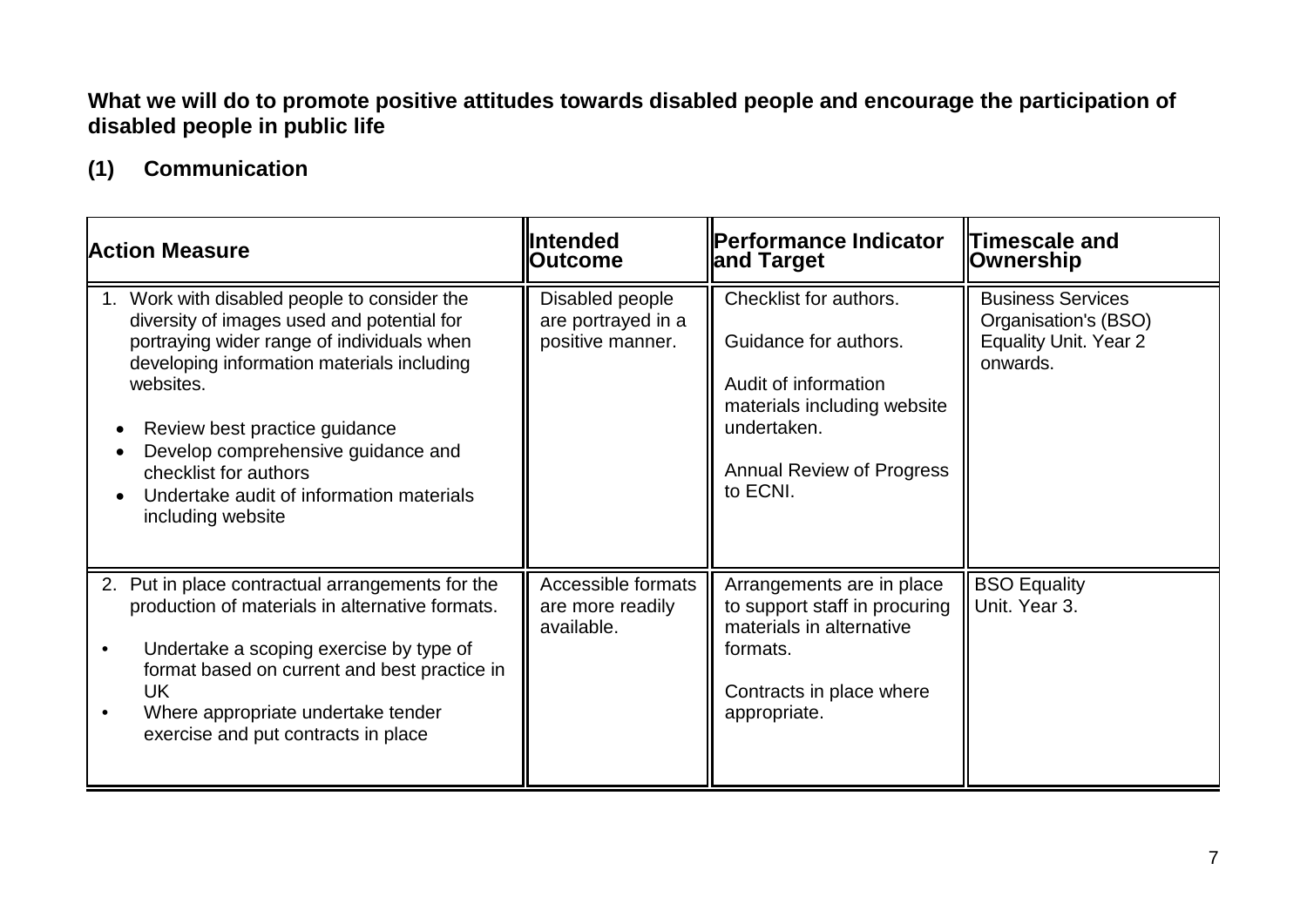## **(2): Awareness Raising and Training**

| <b>Action Measure</b>                                                                                                                                                                                    | <b>Intended</b><br><b>Outcome</b>                                                                                   | <b>Performance</b><br><b>Indicator and Target</b>                                                                                                                                                       | <b>Timescale and</b><br>Ownership                                                                         |
|----------------------------------------------------------------------------------------------------------------------------------------------------------------------------------------------------------|---------------------------------------------------------------------------------------------------------------------|---------------------------------------------------------------------------------------------------------------------------------------------------------------------------------------------------------|-----------------------------------------------------------------------------------------------------------|
| 3. Encourage staff to declare that<br>they have a disability or care for a<br>person with a disability through<br>awareness raising and provide<br>guidance to staff on the<br>importance of monitoring. | More accurate data in<br>place. Greater number of<br>staff feel comfortable<br>declaring they have a<br>disability. | 2% increase in completion of<br>disability monitoring<br>information by staff (70.86%<br>on 31 Mar 16).                                                                                                 | <b>RQIA Year 2</b><br>onwards.                                                                            |
| 4. Raise awareness of specific<br>barriers faced by people with<br>disabilities including through<br>linking in with National Awareness<br>Days or Weeks (such as Mind<br>your Health Day).              | Increased staff<br>awareness of the range<br>of disabilities and needs.                                             | 2 annual Awareness Days<br>profiled.<br>>50% of staff participating in the<br>evaluation indicate that they<br>know more about people living<br>with disabilities as a result of the<br>awareness days. | RQIA Year 1 onwards.<br><b>Business Services</b><br><b>Organisation Equality</b><br>Unit. Year 3 onwards. |
| 5. In collaboration with people with<br>a disability review current<br>guidance and produce revised<br>guidance on support for staff<br>with a disability.                                               | Staff with a disability<br>are supported and staff<br>are empowered to<br>provide support.                          | Guidance in place for staff with a<br>disability on what support is<br>available. Guidance promoted.                                                                                                    | RQIA. Year 3 onwards.                                                                                     |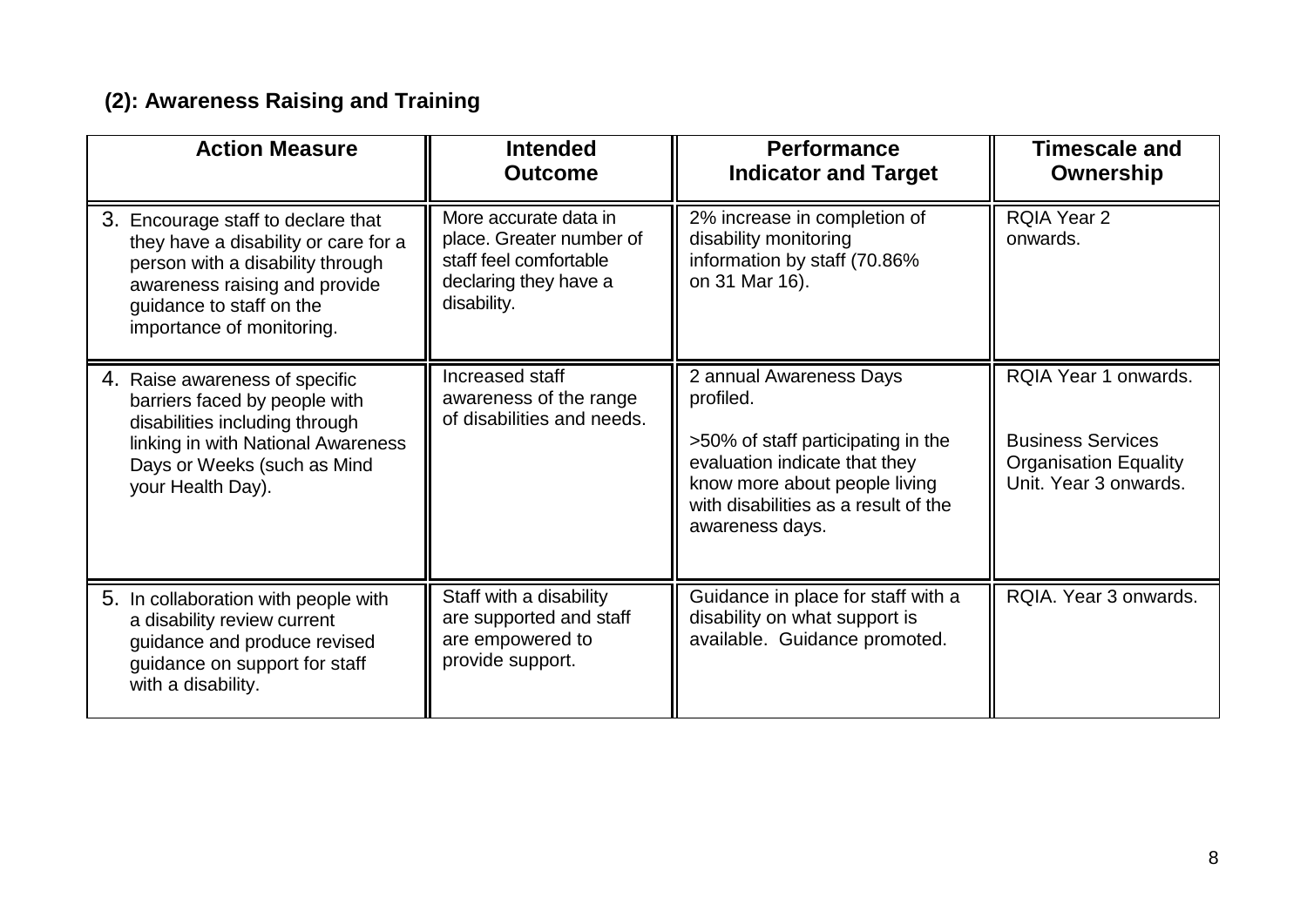| Increased staff<br>6. In collaboration with disabled<br>people design, deliver and evaluate   awareness of the range<br>of disabilities and needs.<br>training for staff on disability<br>equality and disability legislation. | 80% staff trained. | RQIA. Year 2<br>onwards. |
|--------------------------------------------------------------------------------------------------------------------------------------------------------------------------------------------------------------------------------|--------------------|--------------------------|
|--------------------------------------------------------------------------------------------------------------------------------------------------------------------------------------------------------------------------------|--------------------|--------------------------|

## **(3): Getting people involved in our work, Participation and Engagement**

| <b>Action Measure</b>                                                                                                                                                                                                             | <b>Intended</b><br><b>Outcome</b>                                                                                          | <b>Performance</b><br><b>Indicator and Target</b>                                                                                        | <b>Timescale and</b><br>Ownership                                                                            |
|-----------------------------------------------------------------------------------------------------------------------------------------------------------------------------------------------------------------------------------|----------------------------------------------------------------------------------------------------------------------------|------------------------------------------------------------------------------------------------------------------------------------------|--------------------------------------------------------------------------------------------------------------|
| Identify, provide and promote<br>7.<br>opportunities for more engagement<br>for people with a disability, in<br>relevant work areas, in relation to<br>our inspection and review<br>programmes e.g. learning disability<br>wards. | Better engagement by people<br>with a disability in key areas.                                                             | Opportunities provided in key<br>areas. Welcoming statement<br>included and announcement<br>issued to local disability<br>organisations. | Senior Management<br>Team. Year 1 onwards.                                                                   |
| Promote and encourage staff to<br>8.<br>participate in the disability staff<br>network and support the network<br>in the delivery of its action plan.                                                                             | Better involvement of staff<br>with a disability in decision-<br>making.<br>Better support for staff with<br>a disability. | Features on intranet.                                                                                                                    | Executive<br>Management Team /<br><b>Business Services</b><br><b>Organisation Equality</b><br>Unit<br>Year 4 |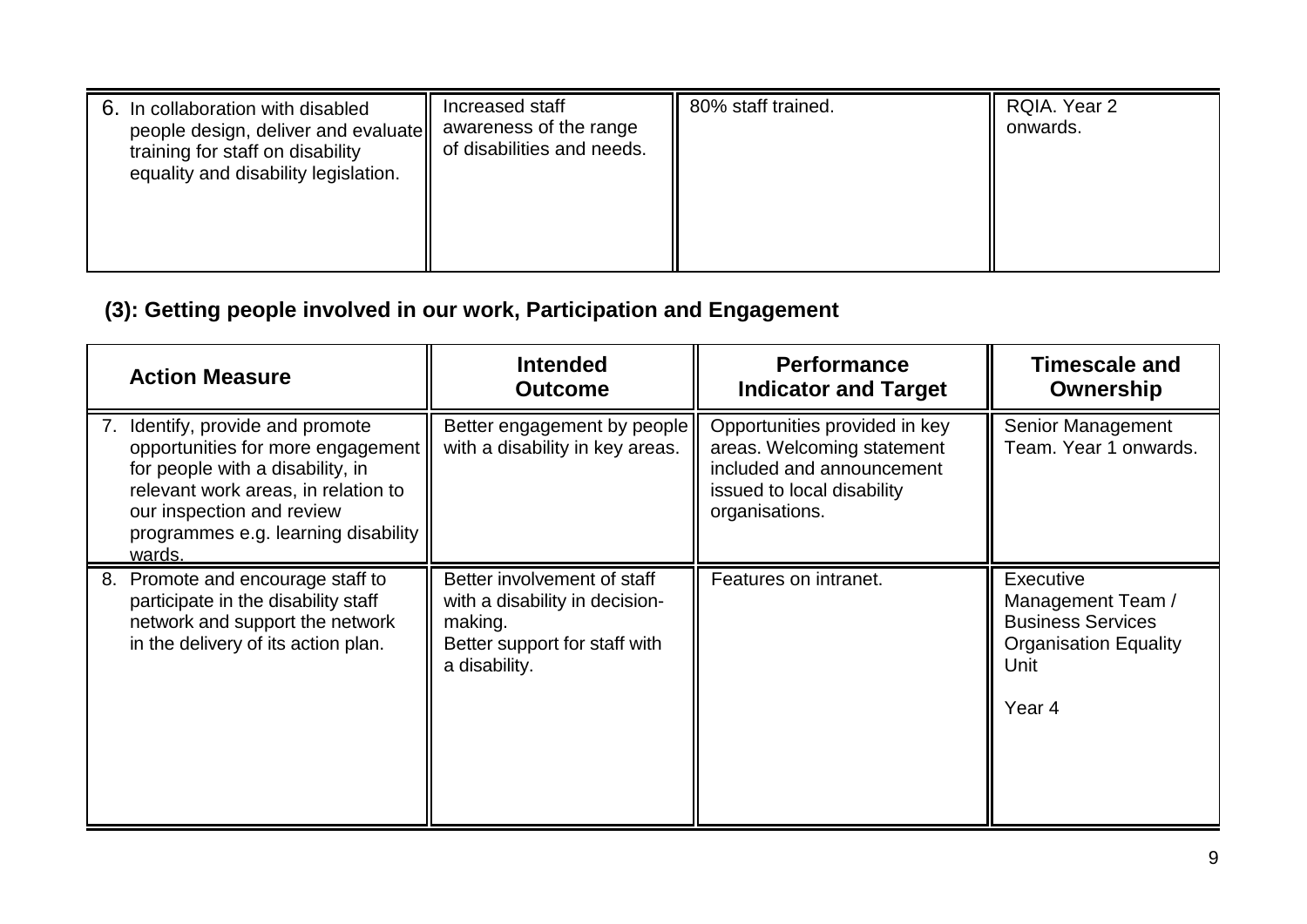| <b>Action Measure</b>                                                                                                                                                                    | <b>Intended</b><br><b>Outcome</b>                                                                                                                                                                                      | <b>Performance</b><br><b>Indicator and Target</b>                                                 | <b>Timescale and</b><br>Ownership           |
|------------------------------------------------------------------------------------------------------------------------------------------------------------------------------------------|------------------------------------------------------------------------------------------------------------------------------------------------------------------------------------------------------------------------|---------------------------------------------------------------------------------------------------|---------------------------------------------|
| Developing a shadowing scheme<br>9.<br>for Board members and other key<br>public life positions in engagement<br>with the Public Appointments Unit<br>and with people with a disability. | Develop capacity of<br>people with a disability to<br>participate in public life<br>positions.                                                                                                                         | Shadowing scheme.                                                                                 | <b>Chief Executive's Office.</b><br>Year 5. |
| 10. Involve disabled people in<br>delivery and review of this plan.                                                                                                                      | Better engagement by people<br>with a disability.                                                                                                                                                                      | Feedback forms from<br>engagement (and roundtable<br>sessions, where appropriate).                | <b>BSO Equality</b><br>Unit. Year 5.        |
| 11. Involve lay assessors and peer<br>reviewers in the service user<br>aspects of RQIA inspections and<br>reviews.                                                                       | Lay assessors and peer<br>reviewers are engaged<br>appropriately in RQIA<br>inspections.<br>The views of service users<br>are captured and reported on<br>in individual inspections and<br>reviews, where appropriate. | The number of inspections and<br>reviews which have involved lay<br>assessors and peer reviewers. | Senior Management<br>Team. Year 3 onwards.  |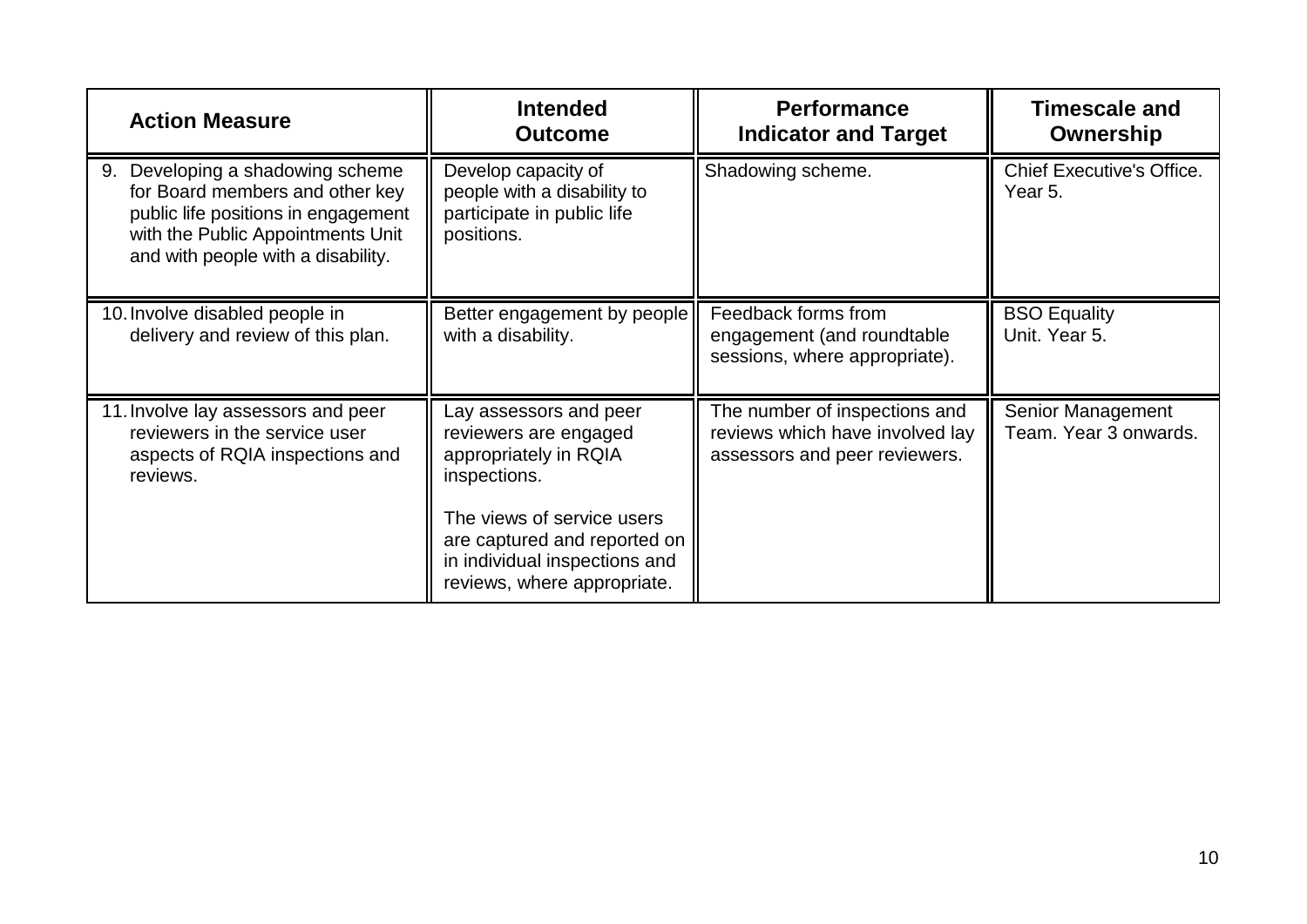## **(4): Recruitment and Retention**

| <b>Action Measure</b>                                                                                                                                                                                                                                                                                                                                                                                                    | <b>Intended</b><br><b>Outcome</b>                                                                                                                                                      | <b>Performance</b><br><b>Indicator and</b><br><b>Target</b>                                                                                         | <b>Timescale</b><br>and<br>Ownership                     |
|--------------------------------------------------------------------------------------------------------------------------------------------------------------------------------------------------------------------------------------------------------------------------------------------------------------------------------------------------------------------------------------------------------------------------|----------------------------------------------------------------------------------------------------------------------------------------------------------------------------------------|-----------------------------------------------------------------------------------------------------------------------------------------------------|----------------------------------------------------------|
| 12. Offer mentoring opportunities for<br>young adults and older adults with<br>disabilities.<br>Review best practice<br>Engage with disability<br>organisations<br>Produce guidance<br>Identify mentors                                                                                                                                                                                                                  | Experience of people with<br>a disability in the<br>workplace gaining from<br>meaningful work<br>experience and any need<br>for additional support is<br>identified at an early stage. | Guidance in place.<br>Pilot mentoring opportunity within<br>the organisation and report to<br>ECNI.                                                 | <b>BSO Human</b><br>Resources & RQIA.<br>Year 2 onwards. |
| 13. Create and promote meaningful<br>placement opportunities for<br>people with disabilities in line with<br>good practice and making use of<br>voluntary expertise in this area.<br>Produce practical guidance on<br>process and external support<br>available.<br>Review best practice<br>Engage with disability<br>organisations<br>Identify placements across all<br>work areas<br>Undertake pilot<br>Evaluate pilot | People with a disability<br>gain meaningful work<br>experience.                                                                                                                        | Guidance in place.<br>Pilot placement identified.<br>Placement participants feedback<br>from evaluations.<br>Managers feedback from<br>evaluations. | RQIA. Year 1<br>onwards.                                 |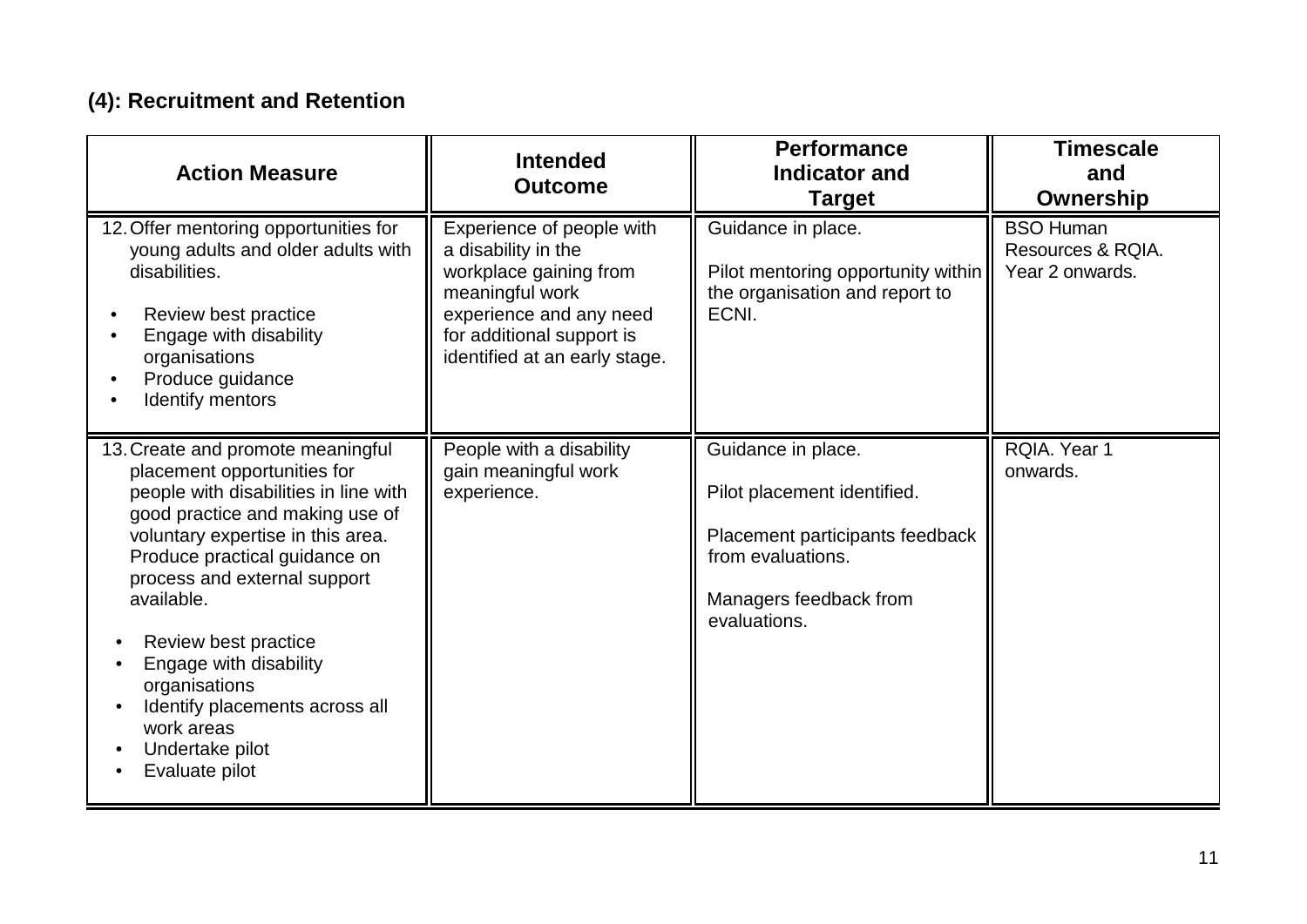| 14. Encourage disabled people to<br>apply for employment<br>opportunities and remain in the<br>workforce (for example attend<br>career fairs, include welcoming<br>statement and issue job<br>advertisements to local disability<br>organisations and more flexible<br>working arrangements and<br>review job descriptions). | Greater numbers of<br>people with a disability<br>apply. | Increase in disability marked<br>on equal opportunities<br>monitoring forms and HRPTS. | RQIA Year 3 onwards. |
|------------------------------------------------------------------------------------------------------------------------------------------------------------------------------------------------------------------------------------------------------------------------------------------------------------------------------|----------------------------------------------------------|----------------------------------------------------------------------------------------|----------------------|
|------------------------------------------------------------------------------------------------------------------------------------------------------------------------------------------------------------------------------------------------------------------------------------------------------------------------------|----------------------------------------------------------|----------------------------------------------------------------------------------------|----------------------|